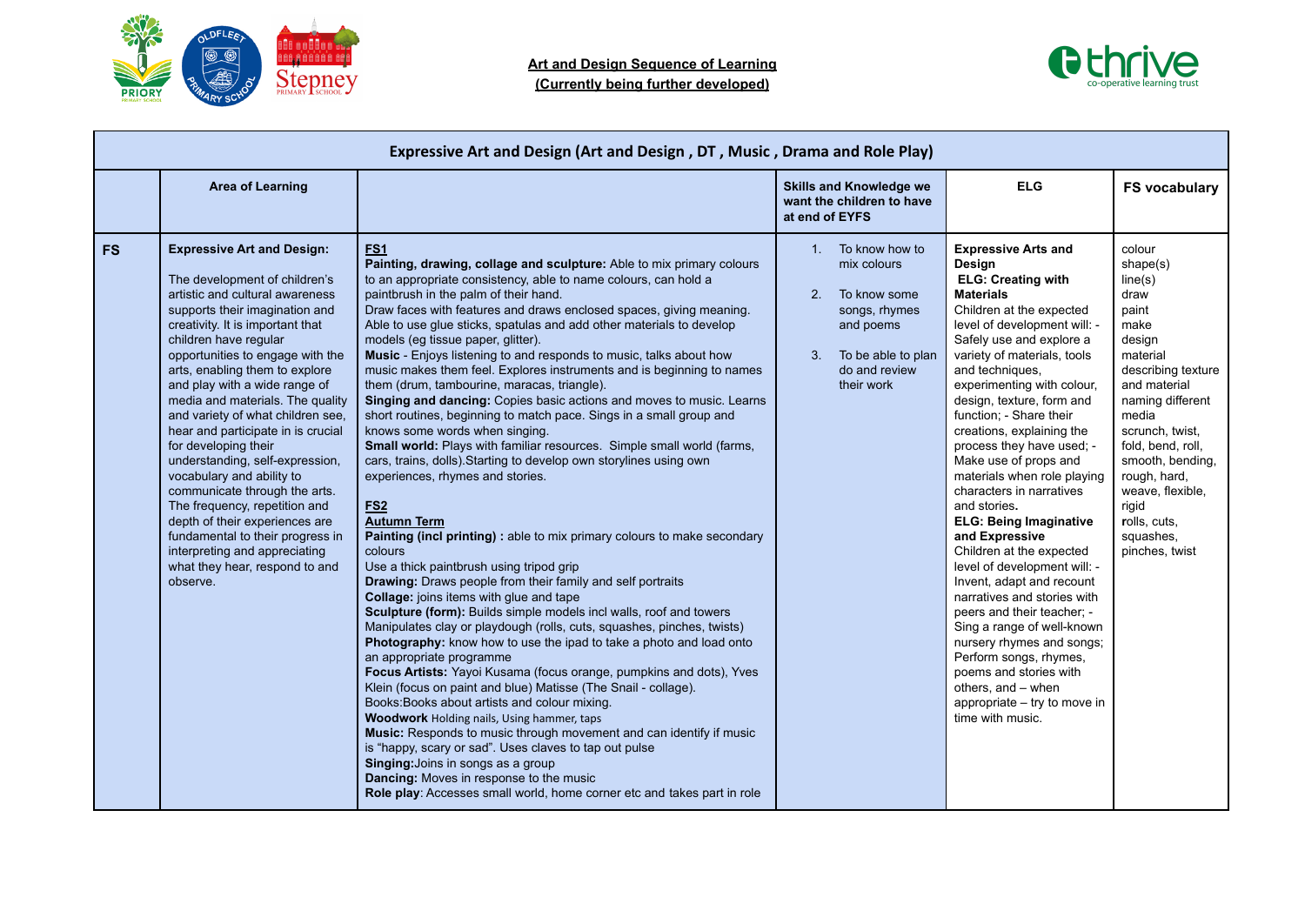



|  | play activities with peers or adult<br><b>Spring Term</b><br>Painting: Add white or black paint to alter tint or shade<br>Experiment with different brush sizes and tools to add detail<br>Print with different resources<br>Drawing: Draws people with detail (sausage limbs, body). Draws<br>self-portrait with some appropriate features<br>Collage: joins items in a variety of way: masking tape, string, ribbon<br>Sculpture (form): Builds models that replicate real life. Use a variety of<br>resources including natural.<br>Photography: Knows how to use ipad to capture a specific image or<br>element of art (eg. line, colour, space etc.)<br>Artists: Barbara Hepworth and Anthony Gormley (Natural Sculpture),<br>Matisse - The Sheaf<br>Ansel Adams and others (Outdoor photography)<br><b>Woodwork:</b> Screwing and joining<br>Music: Names and knows how to play a variety of instruments.<br>Singing: sings in a group, matching pitch and following melody<br>Dancing: Responds to and interprets music through movement<br>Role play: Participates in play related to rhymes and stories and may<br>extend and develop stories<br><b>Summer Term</b><br>Painting: colour match to a specific colour and shade<br>Create patterns or meaningful painting or when printing<br><b>Drawing:</b> Draw self-portraits, landscapes and cityscapes.<br><b>Collage:</b> knows how to secure boxes, decorate bottles etc. Knows how<br>to improve models Use appropriate language: scrunch, twist, fold, bend,<br>roll, smooth, bending, rough, hard, weave, flexible, rigid<br><b>Sculpture (form):</b> Makes something with clear intentions<br>Makes something they give clear meaning to<br><b>Photography:</b> use the ipad with a specific purpose in mind<br>Use photography as part of their artwork and explain their intention(s)<br>Artists: Banksy (portraits/graphics), Jackson Pollock (painting on a large<br>scale) and Eric Carle (collage).<br><b>Woodwork</b> Draw and plan what going to make<br>Measuring<br>Music: Beginning to write own compositions using symbols, patterns or<br>pictures.<br>Singing: Sings by themselves, matching pitch and following melody<br>Dancing: replicates dances and creates own in response to<br>music/stimulus<br>Role play: Use imagination to develop own storylines with peers. |  |  |
|--|------------------------------------------------------------------------------------------------------------------------------------------------------------------------------------------------------------------------------------------------------------------------------------------------------------------------------------------------------------------------------------------------------------------------------------------------------------------------------------------------------------------------------------------------------------------------------------------------------------------------------------------------------------------------------------------------------------------------------------------------------------------------------------------------------------------------------------------------------------------------------------------------------------------------------------------------------------------------------------------------------------------------------------------------------------------------------------------------------------------------------------------------------------------------------------------------------------------------------------------------------------------------------------------------------------------------------------------------------------------------------------------------------------------------------------------------------------------------------------------------------------------------------------------------------------------------------------------------------------------------------------------------------------------------------------------------------------------------------------------------------------------------------------------------------------------------------------------------------------------------------------------------------------------------------------------------------------------------------------------------------------------------------------------------------------------------------------------------------------------------------------------------------------------------------------------------------------------------------------------------------------------------------------------------------------------------------------------------------------|--|--|
|  | Involves props and resources.                                                                                                                                                                                                                                                                                                                                                                                                                                                                                                                                                                                                                                                                                                                                                                                                                                                                                                                                                                                                                                                                                                                                                                                                                                                                                                                                                                                                                                                                                                                                                                                                                                                                                                                                                                                                                                                                                                                                                                                                                                                                                                                                                                                                                                                                                                                              |  |  |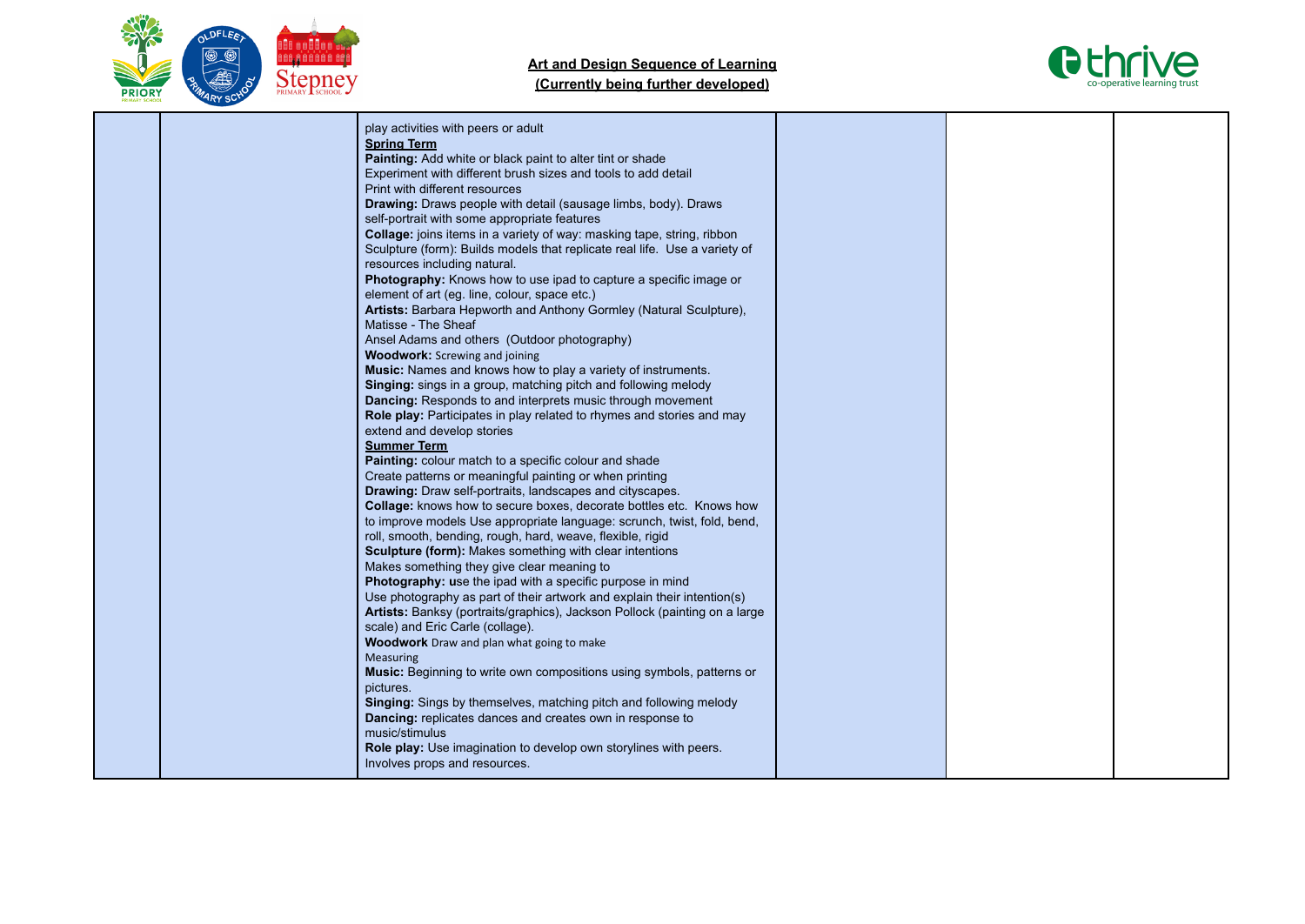



| <b>Domains</b>           |                                                                       |                                    |                         |  |  |
|--------------------------|-----------------------------------------------------------------------|------------------------------------|-------------------------|--|--|
| <b>Plan and evaluate</b> | <b>Experiment and Create</b>                                          | Communicate<br>(Tier 3 vocabulary) |                         |  |  |
|                          |                                                                       | Theme specific                     | <b>Subject specific</b> |  |  |
|                          | Art & Design Coverage of Domains: Progression of Knowledge and Skills |                                    |                         |  |  |

| Year   | Theme (including artists)                                                                                                                                                 | <b>Strands</b>                                                                                                              |                                                                                                                                   |                                                                                                            |                                                                                                                                 |
|--------|---------------------------------------------------------------------------------------------------------------------------------------------------------------------------|-----------------------------------------------------------------------------------------------------------------------------|-----------------------------------------------------------------------------------------------------------------------------------|------------------------------------------------------------------------------------------------------------|---------------------------------------------------------------------------------------------------------------------------------|
| Year 1 | Tactile and physical drawing<br>(Mark making to music using various mark<br>making tools)<br>Artists: Cave Artists (charcoal and<br>chalk)<br><b>Specialism: Cave Art</b> | Realism<br><b>Control and precision</b><br>Reproduce<br>Create<br>Appreciate<br><b>Ask questions</b><br>Compare<br>Evaluate | <b>Practical Task</b><br>Draw/sketch<br>Paint<br>Sculpt<br>3D<br>Collage<br>Mixed media<br>Craft<br>Digital media<br>Print        | mark marking<br>charcoal<br>blend<br>experiment<br>long ago<br>smudge<br>hard<br>soft<br>press<br>physical | <b>KEY STAGE 1</b><br>line<br>shape<br>pattern<br>colour<br>texture<br>space<br>form<br>visual                                  |
|        | Explore links between drawing and<br>making<br>(Create a digital wrapping paper)<br><b>Artists: Andy Warhol or William Morris</b><br>Specialism: Repeating prints/Pop Art | Realism<br>Control and precision<br>Reproduce<br>Create<br>Appreciate<br>Ask questions<br>Compare<br>Evaluate               | <b>Practical Task</b><br>Draw/sketch<br>Paint<br>Sculpt<br>3D<br>Collage<br><b>Mixed media</b><br>Craft<br>Digital media<br>Print | drawing<br>printing<br>colour<br>pattern<br>space<br>effect<br>position                                    | tactile<br>draw<br>observation<br>techniques<br>process<br>artists<br>craft makers<br>designers<br>materials<br>media<br>medium |
|        | Line, mark making and smudging<br>Artists: Heather Hansen, Kandinsky<br>(spiral snails) and Andy Goldsworthy<br>(spirals in natural sculptures)                           | Realism<br>Control and precision<br>Reproduce<br>Create<br>Appreciate<br>Ask questions                                      | <b>Practical Task</b><br>Draw/sketch<br>Paint<br>Sculpt<br>3D<br>Collage                                                          | spiral<br>smudge<br>blend<br>contrasting<br>light<br>dark                                                  | years (dating<br>system)<br>Century<br>period<br>later<br>earlier                                                               |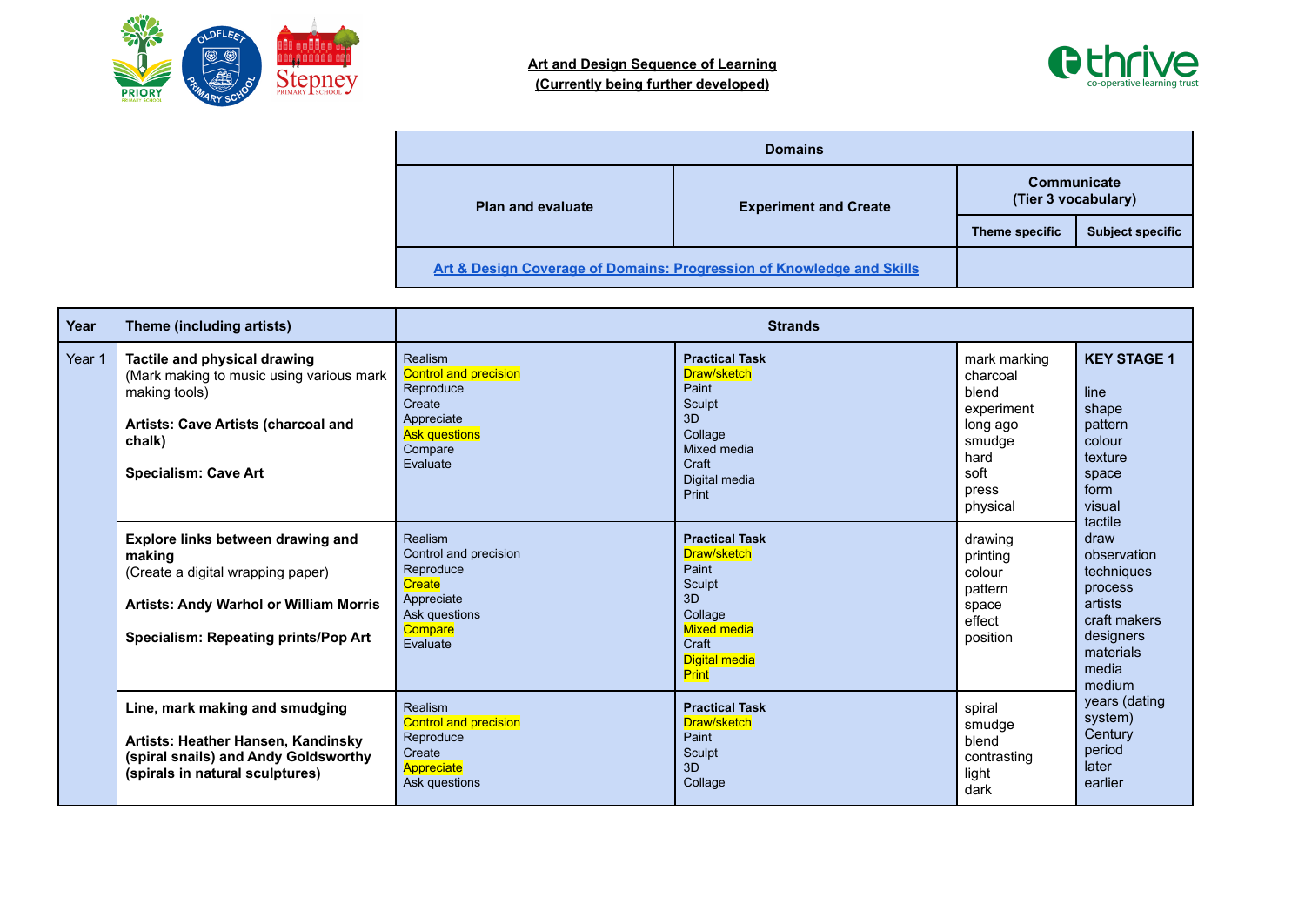



| Specialism:                                                                                                                                                 | Compare<br>Evaluate                                                                                                  | <b>Mixed media</b><br>Craft<br>Digital media<br>Print                                                                                    | mark making                                                                                                                                                                                       | since<br>long after<br>long before<br>at the same                                                                                                                                                                  |
|-------------------------------------------------------------------------------------------------------------------------------------------------------------|----------------------------------------------------------------------------------------------------------------------|------------------------------------------------------------------------------------------------------------------------------------------|---------------------------------------------------------------------------------------------------------------------------------------------------------------------------------------------------|--------------------------------------------------------------------------------------------------------------------------------------------------------------------------------------------------------------------|
| Printmaking<br>(Digital and paint prints inspired by<br>Mondrian)<br><b>Artists: Piet Mondrian</b><br><b>Specialism: Abstract</b>                           | Realism<br>Control and precision<br>Reproduce<br>Create<br>Appreciate<br>Ask questions<br>Compare<br>Evaluate        | <b>Practical Task</b><br>Draw/sketch<br><b>Paint</b><br>Sculpt<br>3D<br>Collage<br>Mixed media<br>Craft<br><b>Digital media</b><br>Print | print<br>roller<br>ink stamp pad<br>printing inks<br>print tools<br>positive<br>negative<br>vertical line<br>horizontal line<br>thick/thin<br>primary colours<br>colour<br>colour mixing<br>space | time as<br>Modern era<br>pop art<br>depth<br>foreground<br>background<br>middleground<br>contrast<br>layer<br>scale<br>decorate<br>experience<br>imagination<br>critique<br>compare<br>represents<br>left<br>right |
| <b>Observational drawing</b><br>(Plants and other natural objects)<br>Artists: Georgia O'Keefe<br><b>Specialism: Still Life</b>                             | Realism<br><b>Control and precision</b><br>Reproduce<br>Create<br>Appreciate<br>Ask questions<br>Compare<br>Evaluate | <b>Practical Task</b><br>Draw/sketch<br>Paint<br><b>Sculpt</b><br>3D<br>Collage<br><b>Mixed media</b><br>Craft<br>Digital media<br>Print | experiment<br>observe<br>composition<br>shades<br>graphite<br>patterns<br>improve<br>form<br>shape                                                                                                | vertical<br>horizontal<br>reflect<br>symmetrical<br>diagonal (i.e.<br>sloped, not the<br>official maths<br>meaning)<br>range<br>sketch<br>sculpture                                                                |
| <b>Collaborative creativity</b><br>(Group vase of flowers - all to experiment<br>with different ways to create flowers)<br>Artists: Van Gogh<br>Specialism: | Realism<br>Control and precision<br>Reproduce<br>Create<br>Appreciate<br><b>Ask questions</b><br>Compare<br>Evaluate | <b>Practical Task</b><br>Draw/sketch<br>Paint<br>Sculpt<br>3D<br>Collage<br><b>Mixed media</b><br>Craft<br>Digital media                 | collaborative<br>mark making<br>experiment<br>explore<br>observe<br>variety<br>fold<br>scrunch                                                                                                    | pottery<br>paste<br>pulp<br>resist<br>collage<br>relief object<br>style<br>mould                                                                                                                                   |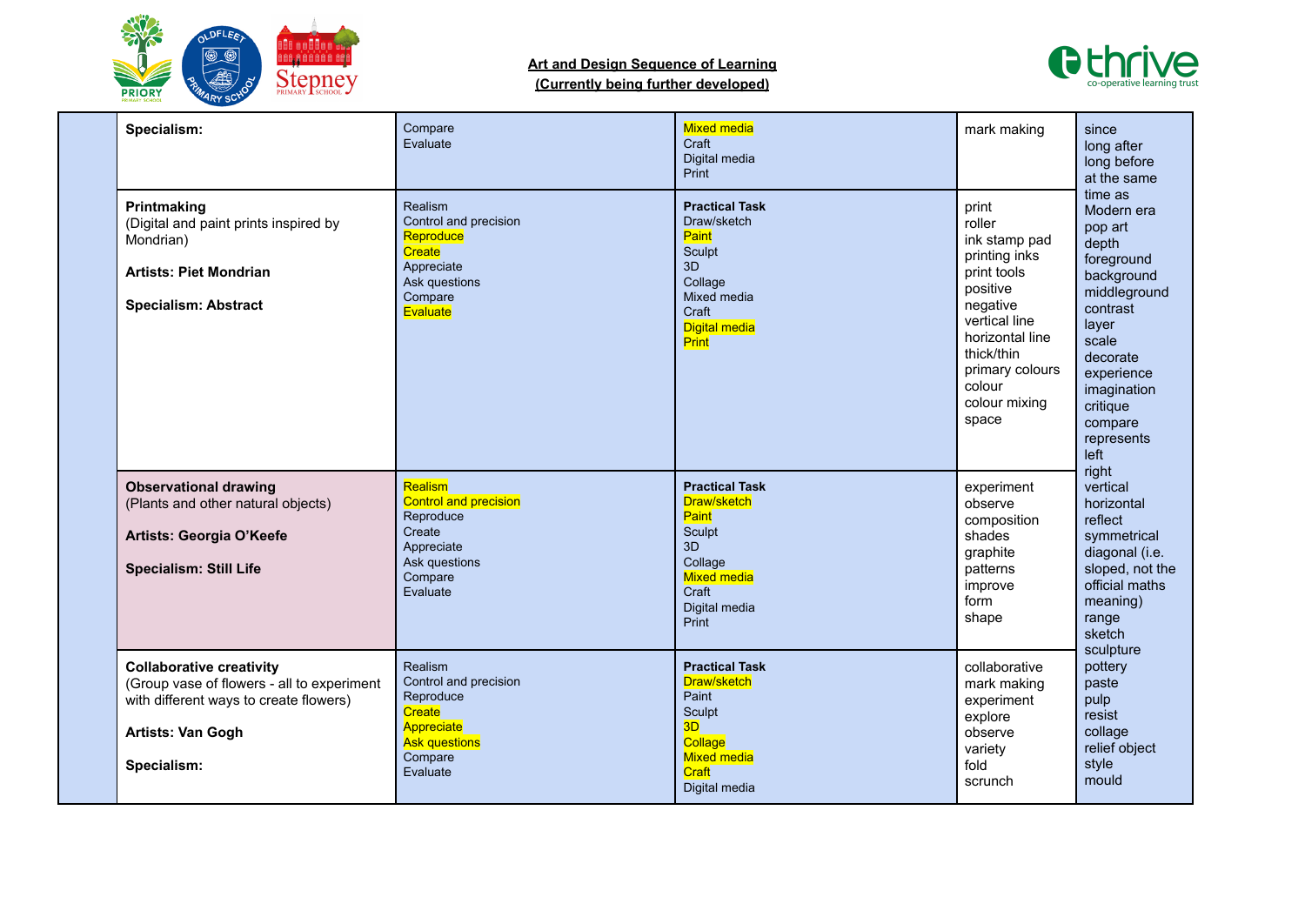

# **Art and Design Sequence of Learning**



**(Currently being further developed)**

|        |                                                                                                                                                                                                   |                                                                                                                      | Print                                                                                                                                    | twist<br>texture                                                                                                                                                             | template<br>drawing<br>painting                                         |
|--------|---------------------------------------------------------------------------------------------------------------------------------------------------------------------------------------------------|----------------------------------------------------------------------------------------------------------------------|------------------------------------------------------------------------------------------------------------------------------------------|------------------------------------------------------------------------------------------------------------------------------------------------------------------------------|-------------------------------------------------------------------------|
| Year 2 | Explore design through making<br>(Making individual sketchbooks)<br>Artists: Julia Rothman, William Morris<br>and Orla Kiely<br>Specialism:                                                       | Realism<br>Control and precision<br>Reproduce<br>Create<br>Appreciate<br>Ask questions<br>Compare<br>Evaluate        | <b>Practical Task</b><br>Draw/sketch<br>Paint<br>Sculpt<br>3D<br>Collage<br><b>Mixed media</b><br>Craft<br>Digital media<br>Print        | ownership<br>construction<br>design-through-<br>making                                                                                                                       | printing<br>craft<br>model<br>trace<br>border<br>brushwork<br>animation |
|        | Collage<br>(Colourful collage - colour mixing, adding<br>patterns to paper, ripping/cutting and<br>layering paper)<br>Artists: Matisse, Eric Carle, Hannah<br>Hoch (photo collage)<br>Specialism: | Realism<br><b>Control and precision</b><br>Reproduce<br>Create<br>Appreciate<br>Ask questions<br>Compare<br>Evaluate | <b>Practical Task</b><br>Draw/sketch<br>Paint<br>Sculpt<br>3D<br>Collage<br><b>Mixed media</b><br>Craft<br><b>Digital media</b><br>Print | colour wheel<br>colour theory<br>collage<br>decision making<br>colour mixing<br>layer<br>pattern<br>colourful<br>collage<br>colour mixing<br>patterns<br>ripping<br>layering |                                                                         |
|        | Exploring how 2D can become 3D<br>(Making money - looking at the detail on<br>coins/notes and recreating giant versions)<br>Artists:<br>Ron Mueck<br>Romulo Celdran<br>Specialism:                | Realism<br>Control and precision<br>Reproduce<br>Create<br>Appreciate<br>Ask questions<br>Compare<br>Evaluate        | <b>Practical Task</b><br>Draw/sketch<br>Paint<br>Sculpt<br>3D<br>Collage<br><b>Mixed media</b><br>Craft<br>Digital media<br>Print        | shading<br>mark making<br>scale<br>layers<br>template                                                                                                                        |                                                                         |
|        | <b>Making masks</b><br>(Animal parade/Carnival)                                                                                                                                                   | Realism<br><b>Control and precision</b><br>Reproduce                                                                 | <b>Practical Task</b><br>Draw/sketch<br>Paint                                                                                            | design<br>make<br>craft                                                                                                                                                      |                                                                         |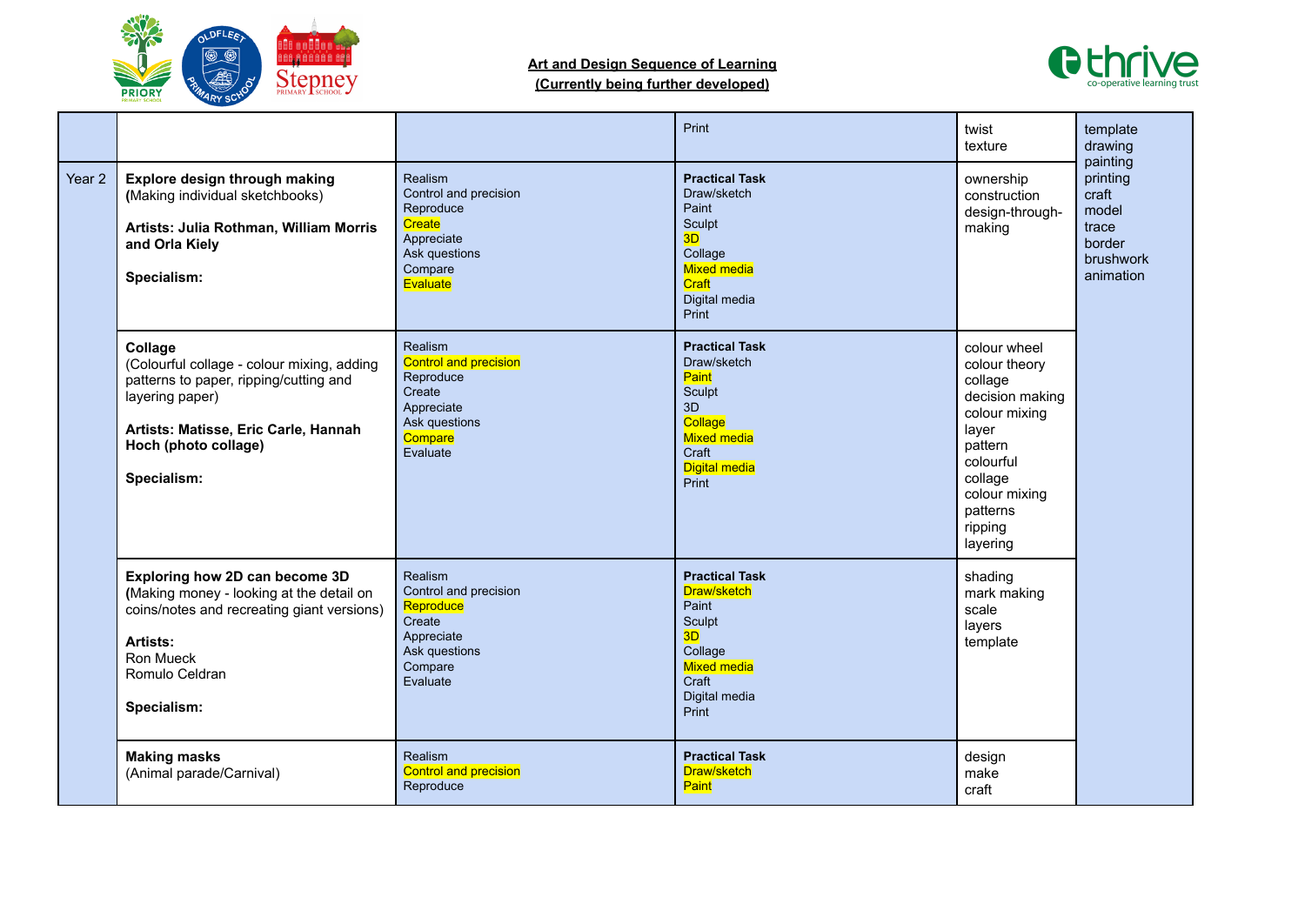



|        | <b>Artists: Henri Rousseau</b><br>Specialism:                                                                                                                                                                                                       | Create<br>Appreciate<br>Ask questions<br>Compare<br>Evaluate                                                  | Sculpt<br>3D<br>Collage<br><b>Mixed media</b><br>Craft<br>Digital media<br>Print                                                  | project<br>perform<br>effect<br>sketch<br>decorate<br>symmetrical                                                                                  |                                                                                                                                                              |
|--------|-----------------------------------------------------------------------------------------------------------------------------------------------------------------------------------------------------------------------------------------------------|---------------------------------------------------------------------------------------------------------------|-----------------------------------------------------------------------------------------------------------------------------------|----------------------------------------------------------------------------------------------------------------------------------------------------|--------------------------------------------------------------------------------------------------------------------------------------------------------------|
|        | Creative response through drawing<br>and collage<br>(Houses from around the world)<br>Artists:<br>Specialism:                                                                                                                                       | Realism<br>Control and precision<br>Reproduce<br>Create<br>Appreciate<br>Ask questions<br>Compare<br>Evaluate | <b>Practical Task</b><br>Draw/sketch<br>Paint<br>Sculpt<br>3D<br>Collage<br><b>Mixed media</b><br>Craft<br>Digital media<br>Print | architectural<br>forms<br>surface<br>creative<br>response<br>collage<br>Layer<br>Texture<br>sketch                                                 |                                                                                                                                                              |
|        | Printmaking / introduction to<br>installation art<br>(Monoprinting and dressing up as rocks<br>Mono Printing with Oil Pastel and Carbon<br>Copy Paper - innovative way to introduce<br>mono printing)<br><b>Artists: Claire West</b><br>Specialism: | Realism<br>Control and precision<br>Reproduce<br>Create<br>Appreciate<br>Ask questions<br>Compare<br>Evaluate | <b>Practical Task</b><br>Draw/sketch<br>Paint<br>Sculpt<br>3D<br>Collage<br>Mixed media<br>Craft<br>Digital media<br>Print        | installation<br>mono printing<br>observational<br>dimension<br>different scales<br>fabric<br>Surfaces<br>Layer<br>template                         |                                                                                                                                                              |
| Year 3 | <b>Visual literacy</b><br>(Figurative drawing inspired by Quentin<br>Blake)<br><b>Artists: Quentin Blake</b><br>Specialism:                                                                                                                         | Realism<br>Control and precision<br>Reproduce<br>Create<br>Appreciate<br>Ask questions<br>Compare<br>Evaluate | <b>Practical Task</b><br>Draw/sketch<br><b>Paint</b><br>Sculpt<br>3D<br>Collage<br>Mixed media<br>Craft<br>Digital media<br>Print | figurative<br>drawings<br>sketch<br>line<br>background<br>foreground<br>middle ground<br>depth<br>inspired by<br>figure<br>personality<br>activity | <b>KEY STAGE 2</b><br>deconstruct<br>perspective<br>Architects<br>during<br>while<br>recently<br>chronological<br>approximate<br>change<br>origin<br>process |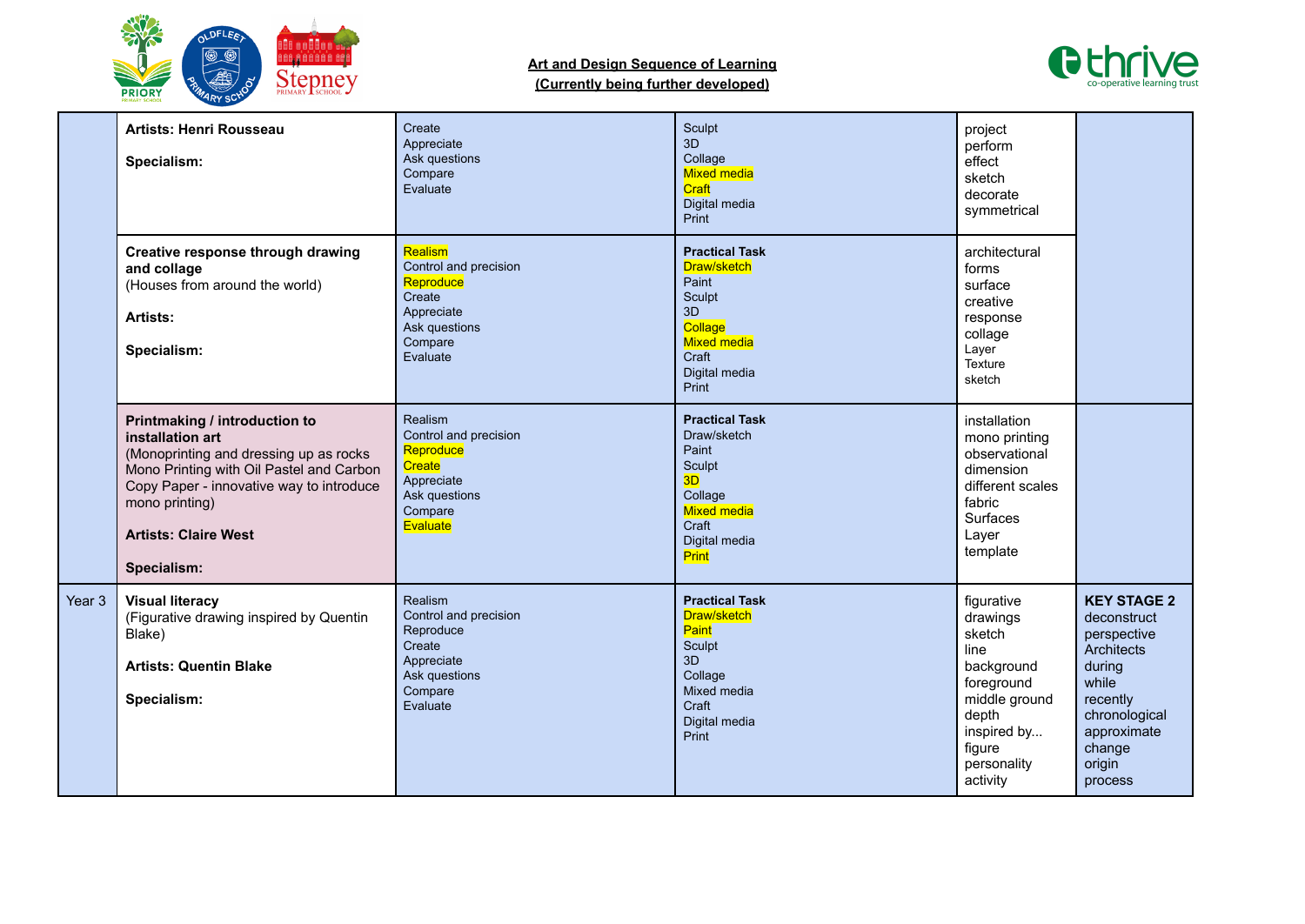



| Y3: Introduction to animation<br>(Making drawings move)<br><b>Artists: Nick Park</b><br><b>Specialism: Clay/Stop Motion</b>                                                            | Realism<br>Control and precision<br>Reproduce<br>Create<br>Appreciate<br>Ask questions<br>Compare<br>Evaluate | <b>Practical Task</b><br>Draw/sketch<br>Paint<br><b>Sculpt</b><br>3D<br>Collage<br>Mixed media<br>Craft<br><b>Digital media</b><br>Print | communicate<br>intention<br>animation<br>expression<br>character<br>dexterity<br>stop motion<br>crop<br>Image<br>Construct<br>Organise                           | <b>Series</b><br>genre<br>portfolio<br>culture<br>Realism<br>Surrealism<br>Still life<br>Narrative art<br>Positive &<br>negative space<br>shade<br>tone<br>warm        |
|----------------------------------------------------------------------------------------------------------------------------------------------------------------------------------------|---------------------------------------------------------------------------------------------------------------|------------------------------------------------------------------------------------------------------------------------------------------|------------------------------------------------------------------------------------------------------------------------------------------------------------------|------------------------------------------------------------------------------------------------------------------------------------------------------------------------|
| Y3: Large scale, collaborative drawing<br>and collage<br>(Create a collaborative collage inspired by<br>'The Mountain King')<br><b>Artists: Picasso</b><br><b>Specialism: Abstract</b> | Realism<br>Control and precision<br>Reproduce<br>Create<br>Appreciate<br>Ask questions<br>Compare<br>Evaluate | <b>Practical Task</b><br>Draw/sketch<br>Paint<br>Sculpt<br>3D<br>Collage<br><b>Mixed media</b><br>Craft<br>Digital media<br><b>Print</b> | large scale<br>collaborative<br>observation<br>Imagination<br>layer<br>Scale<br>line<br>texture<br>background<br>foreground<br>middle ground<br>depth<br>collage | cool<br>Primary<br>Secondary<br><b>Tertiary</b><br>repetition<br>complementary<br>animation<br>crop<br>image<br>etch<br>mosaic<br>artefact<br>pastel<br>acrylic<br>oil |
| Y3: Typography<br>(Font design)<br>Artists: Harold Hollingsworth<br>Specialism:                                                                                                        | Realism<br>Control and precision<br>Reproduce<br>Create<br>Appreciate<br>Ask questions<br>Compare<br>Evaluate | <b>Practical Task</b><br>Draw/sketch<br>Paint<br>Sculpt<br>3D<br>Collage<br>Mixed media<br>Craft<br><b>Digital media</b><br>Print        | design<br>communication<br>tactile<br>physical<br>typography<br>innovative<br>font design<br>presented                                                           | watercolour<br>technique<br>process<br>weave<br>embroidered<br>fabric<br>material<br>dye<br>adhesive<br>carve                                                          |
| 3D visual maps<br>(Treasure map - see Access Art<br>https://www.accessart.org.uk/3-d-visual-m                                                                                          | Realism<br>Control and precision<br>Reproduce                                                                 | <b>Practical Task</b><br>Draw/sketch<br>Paint                                                                                            | typography<br>visual<br>typeface                                                                                                                                 | theme<br>version<br>purpose                                                                                                                                            |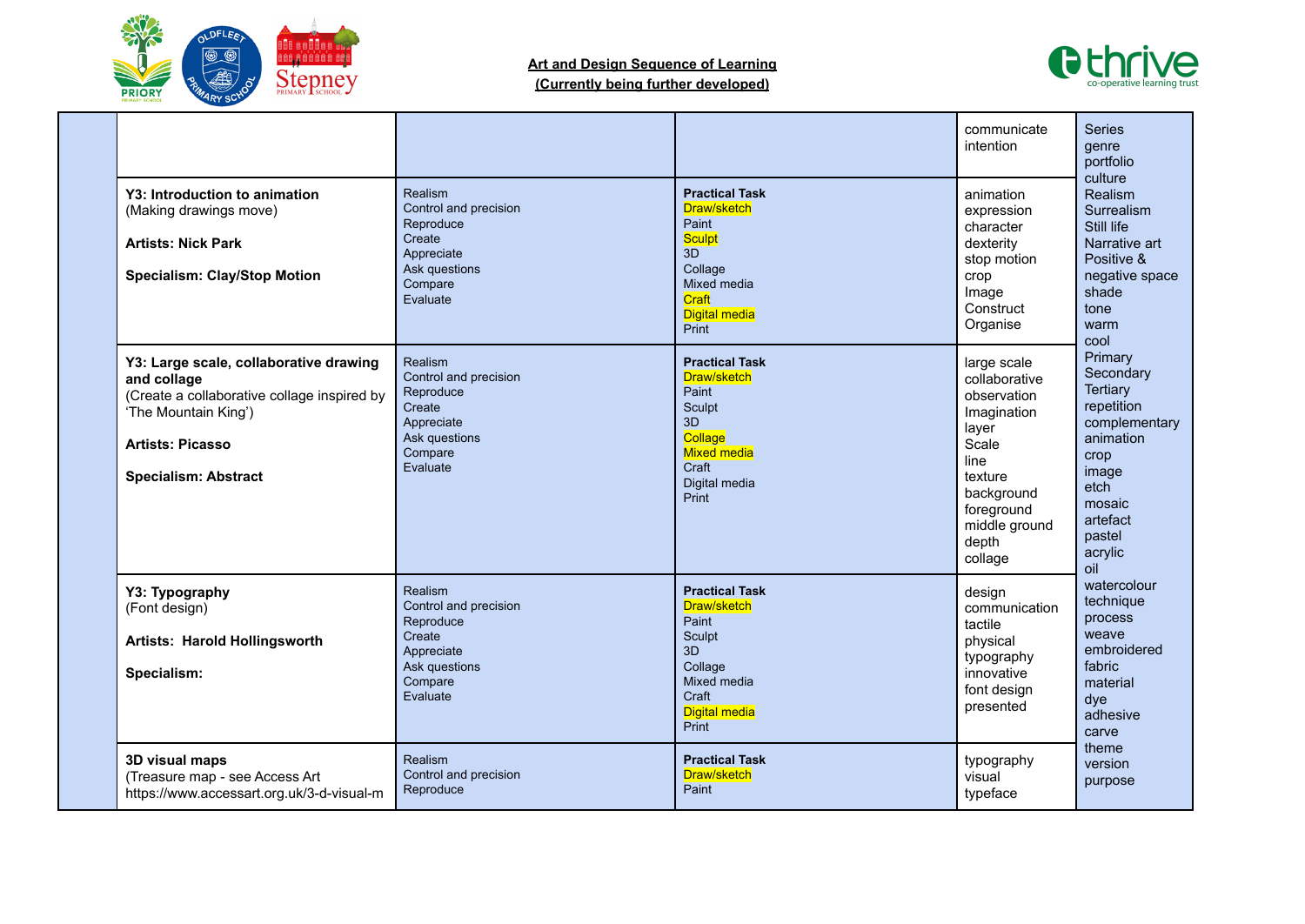



|        | aps-for-children/)<br>Artists: Eg - Njideka Akunyili Crosby<br><b>Specialism: Collage</b><br><b>Relief in clay</b><br>(Eg: Fruit and/or building inspired clay                            | Create<br>Appreciate<br>Ask questions<br>Compare<br>Evaluate<br>Realism<br>Control and precision<br>Reproduce        | Sculpt<br>3D<br>Collage<br>Mixed media<br>Craft<br>Digital media<br>Print<br><b>Practical Task</b><br>Draw/sketch<br>Paint        | paper objects<br>manipulate<br>Structure<br>Perspective<br>(scale)<br>relief<br>observational | function<br>interpret<br>opinion<br>organise<br>construct<br>infer<br>clarify<br>draft<br>former<br>latter                            |
|--------|-------------------------------------------------------------------------------------------------------------------------------------------------------------------------------------------|----------------------------------------------------------------------------------------------------------------------|-----------------------------------------------------------------------------------------------------------------------------------|-----------------------------------------------------------------------------------------------|---------------------------------------------------------------------------------------------------------------------------------------|
|        | tiles)<br>See Access Art for ideas -<br>https://www.accessart.org.uk/?s=relief+in<br>$+$ clay<br>Artists:<br>Specialism: 3D                                                               | Create<br>Appreciate<br>Ask questions<br>Compare<br>Evaluate                                                         | <b>Sculpt</b><br>3D<br>Collage<br>Mixed media<br>Craft<br>Digital media<br>Print                                                  | view finder<br>Process<br>Technique                                                           | phase<br>decline<br>continuity<br>influence<br>patron<br>Cubism<br>Abstract<br>Futurist                                               |
| Year 4 | <b>Visual literacy</b><br>(Illustrate a poem)<br>https://www.accessart.org.uk/visual-arts-pl<br>anning-literacy/<br>Artists:<br><b>Charley Mackesy</b><br><b>Specialism: Illustration</b> | Realism<br>Control and precision<br>Reproduce<br>Create<br>Appreciate<br>Ask questions<br>Compare<br>Evaluate        | <b>Practical Task</b><br>Draw/sketch<br>Paint<br>Sculpt<br>3D<br>Collage<br>Mixed media<br>Craft<br>Digital media<br>Print        | elemental<br>drawing<br>illustration<br>creative<br>imaginative<br>represent                  | Minimalist<br>Installation art<br>ilntensity<br>gradation<br>transition<br>intricate<br>stroke<br>expressive<br>horizon line<br>frame |
|        | <b>Digital Media</b><br>(linked to English text or theme)<br>Artists:<br>George Seurat (Pointillism)<br>Chuck Close (portraits)<br>Specialism:<br>Painting in dots/squares                | <b>Realism</b><br>Control and precision<br>Reproduce<br>Create<br>Appreciate<br>Ask questions<br>Compare<br>Evaluate | <b>Practical Task</b><br>Draw/sketch<br>Paint<br>Sculpt<br>3D<br>Collage<br>Mixed media<br>Craft<br><b>Digital media</b><br>Print | Jpeg<br>film speed<br>resolution<br>aperture<br>exposure<br>pan<br>pixel                      |                                                                                                                                       |
|        | <b>Sculpture inspired by Anglo Saxon</b>                                                                                                                                                  | Realism                                                                                                              | <b>Practical Task</b>                                                                                                             | personality                                                                                   |                                                                                                                                       |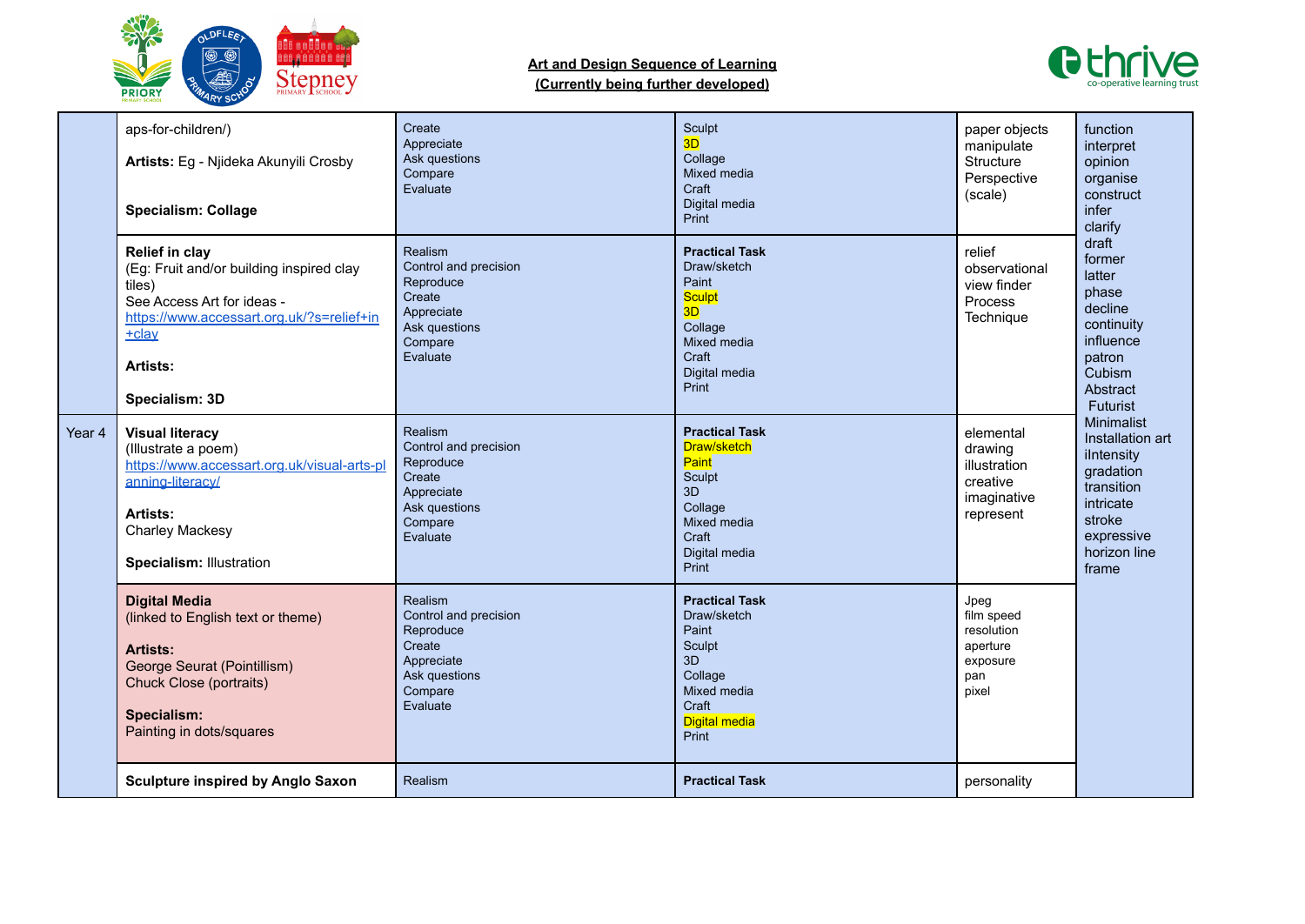



| architecture<br>(Create Anglo Saxon houses, tools etc)<br>https://www.accessart.org.uk/?s=anglo+sa<br>xon<br><b>Artists: Anglo Saxon artwork</b><br>Specialism:                                                                                                                                                                                 | Control and precision<br>Reproduce<br>Create<br>Appreciate<br>Ask questions<br>Compare<br>Evaluate            | Draw/sketch<br>Paint<br><b>Sculpt</b><br>3D<br>Collage<br>Mixed media<br>Craft<br>Digital media<br>Print                                  | combine<br>express<br>architecture<br>develop<br>structure                                                |  |
|-------------------------------------------------------------------------------------------------------------------------------------------------------------------------------------------------------------------------------------------------------------------------------------------------------------------------------------------------|---------------------------------------------------------------------------------------------------------------|-------------------------------------------------------------------------------------------------------------------------------------------|-----------------------------------------------------------------------------------------------------------|--|
| <b>Drawing with Scissors</b><br>(Modern interpretation of Matisse to<br>create a collage)<br><b>Artists: Matisse</b><br><b>Specialism: Collage and Printing</b>                                                                                                                                                                                 | Realism<br>Control and precision<br>Reproduce<br>Create<br>Appreciate<br>Ask questions<br>Compare<br>Evaluate | <b>Practical Task</b><br>Draw/sketch<br>Paint<br>Sculpt<br>3D<br>Collage<br><b>Mixed media</b><br>Craft<br>Digital media<br>Print         | modern<br>interpretation<br>historic artwork<br>creative<br>response<br>collage                           |  |
| 3D<br>(Make a model using mixed media - linked<br>to theme- 'Vikings' or English)<br><b>Artists: Darrell Wakelam</b><br>https://www.darrellwakelam.com/<br>Specialism: 3D                                                                                                                                                                       | Realism<br>Control and precision<br>Reproduce<br>Create<br>Appreciate<br>Ask questions<br>Compare<br>Evaluate | <b>Practical Task</b><br>Draw/sketch<br>Paint<br>Sculpt<br>3D<br>Collage<br><b>Mixed media</b><br>Craft<br>Digital media<br>Print         | construct<br>wax resist<br>visually<br>creative<br>response<br>inventiveness<br>character of a<br>drawing |  |
| <b>Collaborative collage</b><br>(Eg - Birds in the trees -<br>https://www.accessart.org.uk/birds-in-the-t<br>rees-by-pupils-at-battyeford-primary-scho<br>$ol/)$<br>Link to Nature Friendly Schools, nature<br>etc<br>Artists: Eg - Robert Fuller (local wildlife<br>artist), Mark Powell (biro artist), Johannes<br>Siemensmeyer (biro artist) | Realism<br>Control and precision<br>Reproduce<br>Create<br>Appreciate<br>Ask questions<br>Compare<br>Evaluate | <b>Practical Task</b><br><b>Draw /sketch</b><br>Paint<br>Sculpt<br>3D<br>Collage<br><b>Mixed media</b><br>Craft<br>Digital media<br>Print | cross-hatching<br>collaboration<br>observational<br>mark making                                           |  |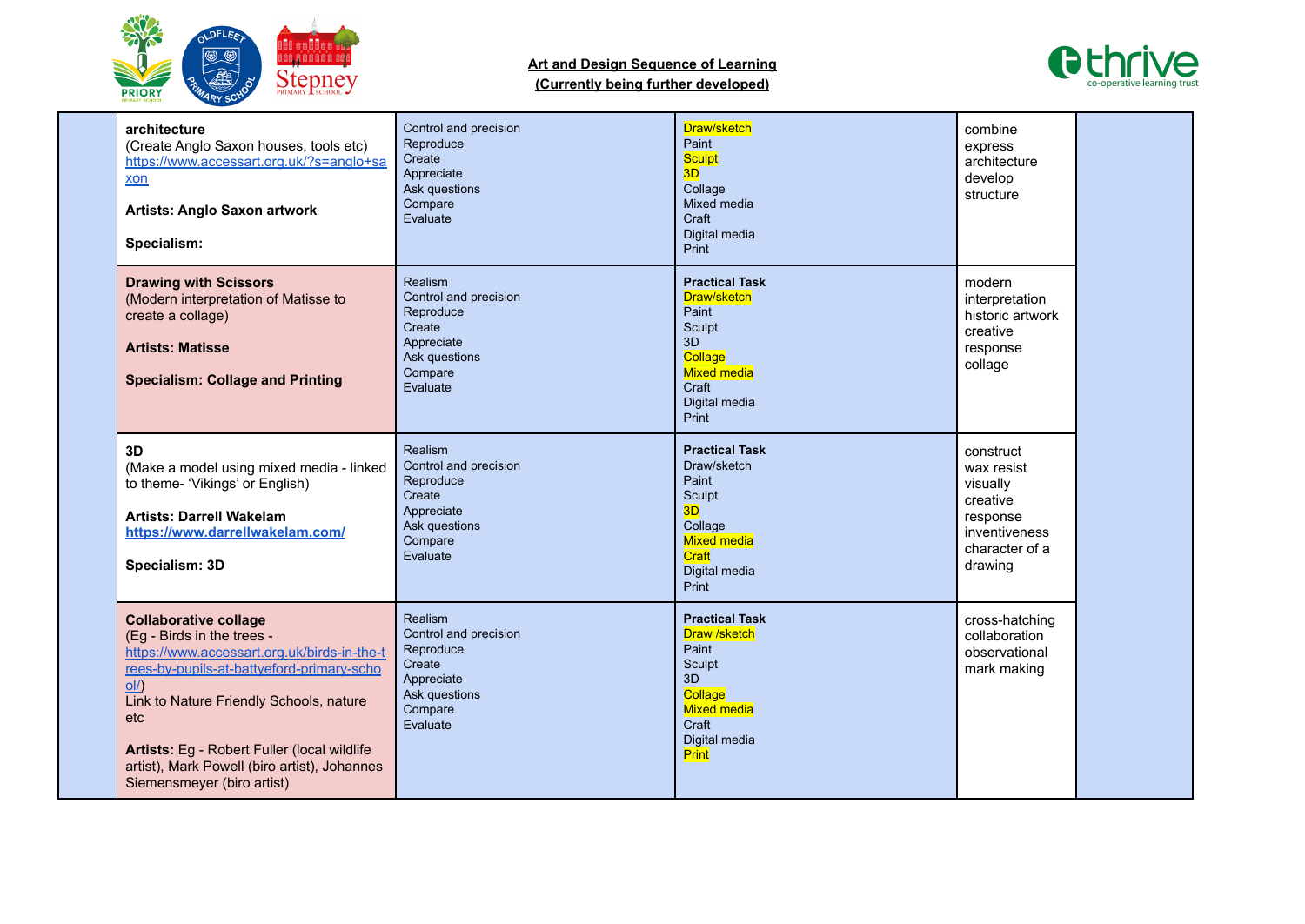



|        | <b>Specialism: Observational drawing</b>                                                                                                                      |                                                                                                               |                                                                                                                                   |                                                                                                               |  |
|--------|---------------------------------------------------------------------------------------------------------------------------------------------------------------|---------------------------------------------------------------------------------------------------------------|-----------------------------------------------------------------------------------------------------------------------------------|---------------------------------------------------------------------------------------------------------------|--|
| Year 5 | Design, theatre and fashion<br>(Supersize jewellery)<br>Artists:<br>Specialism:                                                                               | Realism<br>Control and precision<br>Reproduce<br>Create<br>Appreciate<br>Ask questions<br>Compare<br>Evaluate | <b>Practical Task</b><br>Draw/sketch<br>Paint<br>Sculpt<br>3D<br>Collage<br><b>Mixed media</b><br>Craft<br>Digital media<br>Print | theatre<br>fashion<br>observational<br>experimental<br>scale<br>purpose<br>function<br>entertain<br>character |  |
|        | Printmaking<br>(Lino print - self portrait)<br>Artists: German Expressionism era<br>Specialism:                                                               | Realism<br>Control and precision<br>Reproduce<br>Create<br>Appreciate<br>Ask questions<br>Compare<br>Evaluate | <b>Practical Task</b><br>Draw/sketch<br>Paint<br>Sculpt<br>3D<br>Collage<br>Mixed media<br>Craft<br>Digital media<br>Print        | lino cutting<br>composition<br>scale<br>transfer<br>chisels<br>Pressure<br>Monoprint                          |  |
|        | Layering and mixing of drawing media<br>(Using ink, wax, pen, PVA etc to create<br>texture - change the white space<br>background)<br>Artists:<br>Specialism: | Realism<br>Control and precision<br>Reproduce<br>Create<br>Appreciate<br>Ask questions<br>Compare<br>Evaluate | <b>Practical Task</b><br>Draw/sketch<br>Paint<br>Sculpt<br>3D<br>Collage<br><b>Mixed media</b><br>Craft<br>Digital media<br>Print | sgraffito<br>wax-resist<br>contours<br>abstract<br>pigmented                                                  |  |
|        | <b>Urban landscapes</b><br>(Pick a feature of the local/urban<br>landscape)<br>Artists: James Nairne, Edward Hopper,<br>Hundervasser                          | Realism<br>Control and precision<br>Reproduce<br>Create<br>Appreciate<br>Ask questions<br>Compare             | <b>Practical Task</b><br>Draw/sketch<br>Paint<br>Sculpt<br><b>Sketch</b><br>3D<br>Collage                                         | sgraffito<br>stamping<br>define<br>blending<br>dabbing<br>movement                                            |  |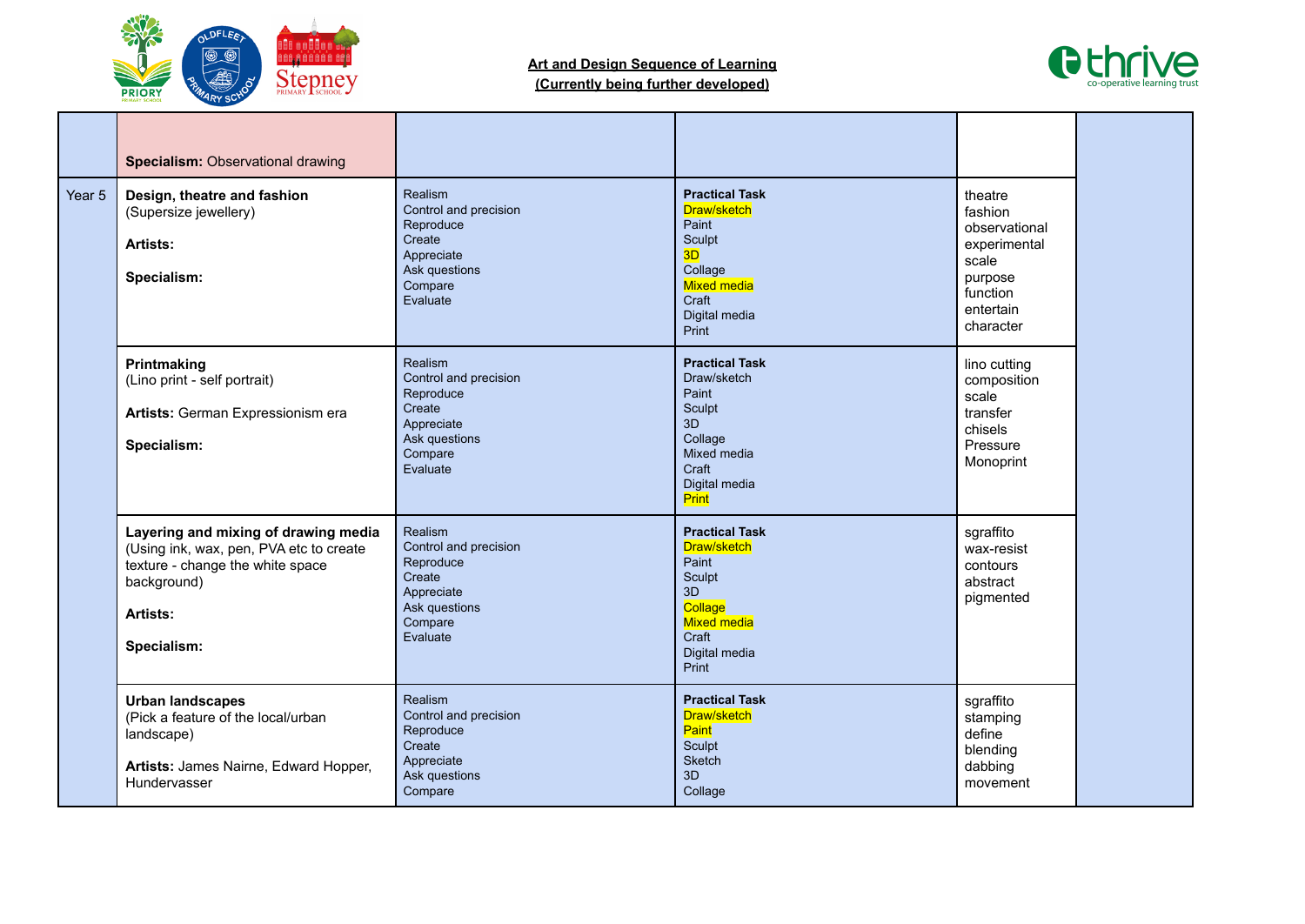



|                   | Specialism:                                                                                                                                                                                   | Evaluate                                                                                                      | Mixed media<br>Craft<br>Digital media<br>Print                                                                                           | visual richness<br>overlay<br>limited palette                                                                  |  |
|-------------------|-----------------------------------------------------------------------------------------------------------------------------------------------------------------------------------------------|---------------------------------------------------------------------------------------------------------------|------------------------------------------------------------------------------------------------------------------------------------------|----------------------------------------------------------------------------------------------------------------|--|
|                   | Collage, automatic drawing &<br>sculpture<br>(Response to music, an object, video clip<br>etc)<br>Artists:<br>Joan Miro<br>Specialism:                                                        | Realism<br>Control and precision<br>Reproduce<br>Create<br>Appreciate<br>Ask questions<br>Compare<br>Evaluate | <b>Practical Task</b><br>Draw/sketch<br>Paint<br><b>Sculpt</b><br>3D<br>Collage<br>Mixed media<br>Craft<br>Digital media<br>Print        | surrealism<br>construction<br>automatic<br>drawing<br>angle                                                    |  |
|                   | <b>Balance and sculpture</b><br>(Create own sculptures and explore how<br>we can make different materials balance)<br><b>Artists: Yorkshire Sculpture Park</b><br>Specialism:                 | Realism<br>Control and precision<br>Reproduce<br>Create<br>Appreciate<br>Ask questions<br>Compare<br>Evaluate | <b>Practical Task</b><br>Draw/sketch<br>Paint<br><b>Sculpt</b><br>3D<br>Collage<br><b>Mixed media</b><br>Craft<br>Digital media<br>Print | concept<br>construction<br>aesthetic<br>physical<br>balance<br>risk taking<br>creative thinking                |  |
| Year <sub>6</sub> | Set design<br>(Design a set based on play script/class<br>text)<br>https://www.accessart.org.uk/?s=set+desi<br>$g_n$<br>Artists: Various set designers/photos<br>from theatres<br>Specialism: | Realism<br>Control and precision<br>Reproduce<br>Create<br>Appreciate<br>Ask questions<br>Compare<br>Evaluate | Draw/sketch<br>Paint<br>Sculpt<br>3D<br>Collage<br>Mixed media<br>Craft<br>Digital media<br>Print                                        | dramatic effect<br>stage set<br>visual arts<br>aesthetics<br>construction<br>purpose<br>Vision<br>Characterise |  |
|                   | <b>Exploration of narrative</b><br>(Story telling with shadow puppets)<br>Artists:                                                                                                            | <b>Realism</b><br>Control and precision<br>Reproduce<br>Create<br>Appreciate                                  | <b>Practical Task</b><br>Draw/sketch<br>Paint<br>Sculpt<br>3D                                                                            | dexterity<br>character<br>story telling<br>Characterise                                                        |  |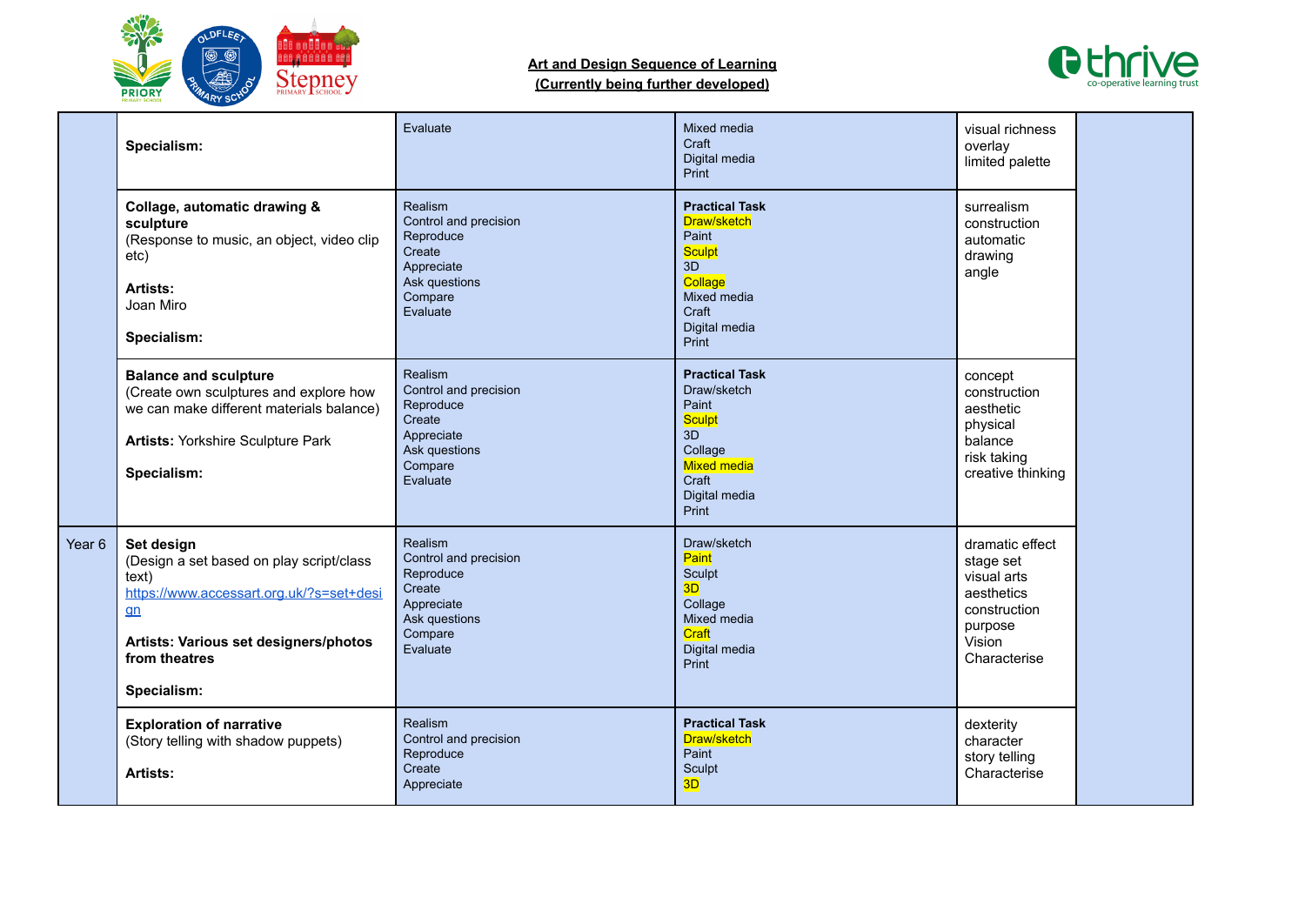

## **Art and Design Sequence of Learning**



| (Currently being further developed) |  |  |
|-------------------------------------|--|--|
|                                     |  |  |

| Specialism:                                                                                                                                                                                                        | Ask questions<br>Compare<br>Evaluate                                                                                 | Collage<br>Mixed media<br>Craft<br>Digital media<br>Print                                                                         |                                                                                                                                                      |  |
|--------------------------------------------------------------------------------------------------------------------------------------------------------------------------------------------------------------------|----------------------------------------------------------------------------------------------------------------------|-----------------------------------------------------------------------------------------------------------------------------------|------------------------------------------------------------------------------------------------------------------------------------------------------|--|
| Observational drawing and still life<br>(carbon paper still life drawings and still<br>life 3d sculptures using foamboard)<br>Artists:<br>Pablo Picasso, Louis Marcoussis,<br>Georges Braque<br>Specialism: Cubism | Realism<br>Control and precision<br>Reproduce<br>Create<br>Appreciate<br>Ask questions<br>Compare<br>Evaluate        | <b>Practical Task</b><br>Draw/sketch<br>Paint<br>Sculpt<br>3D<br>Collage<br>Mixed media<br>Craft<br>Digital media<br>Print        | composition<br>Carbon paper<br>Foamboard<br>Sketch<br>Shading<br>Cubism                                                                              |  |
| <b>Exploring portraits (including Manga)</b><br>(graphic novels)<br>Artists:<br>Specialism:                                                                                                                        | <b>Realism</b><br>Control and precision<br>Reproduce<br>Create<br>Appreciate<br>Ask questions<br>Compare<br>Evaluate | <b>Practical Task</b><br>Draw/sketch<br>Paint<br>Sculpt<br>3D<br>Collage<br><b>Mixed media</b><br>Craft<br>Digital media<br>Print | Manga<br>unconventional<br>storytelling<br>graphic design<br>portraiture<br>story boards                                                             |  |
| Design-through-making<br>(Model of a chair)<br>Artists: #3000chairs<br>Specialism:                                                                                                                                 | Realism<br>Control and precision<br>Reproduce<br>Create<br>Appreciate<br>Ask questions<br>Compare<br>Evaluate        | <b>Practical Task</b><br>Draw/sketch<br>Paint<br>Sculpt<br>3D<br>Collage<br><b>Mixed media</b><br>Craft<br>Digital media<br>Print | balance<br>intellectual<br>thinking<br>hands-on<br>making<br>transformation<br>open-ended<br>convey<br>personality<br>journey<br>object<br>designers |  |
| <b>Vessel making</b><br>(Individual pinch pot)                                                                                                                                                                     | Realism<br>Control and precision                                                                                     | <b>Practical Task</b><br>Draw/sketch                                                                                              | organic<br>pinch                                                                                                                                     |  |